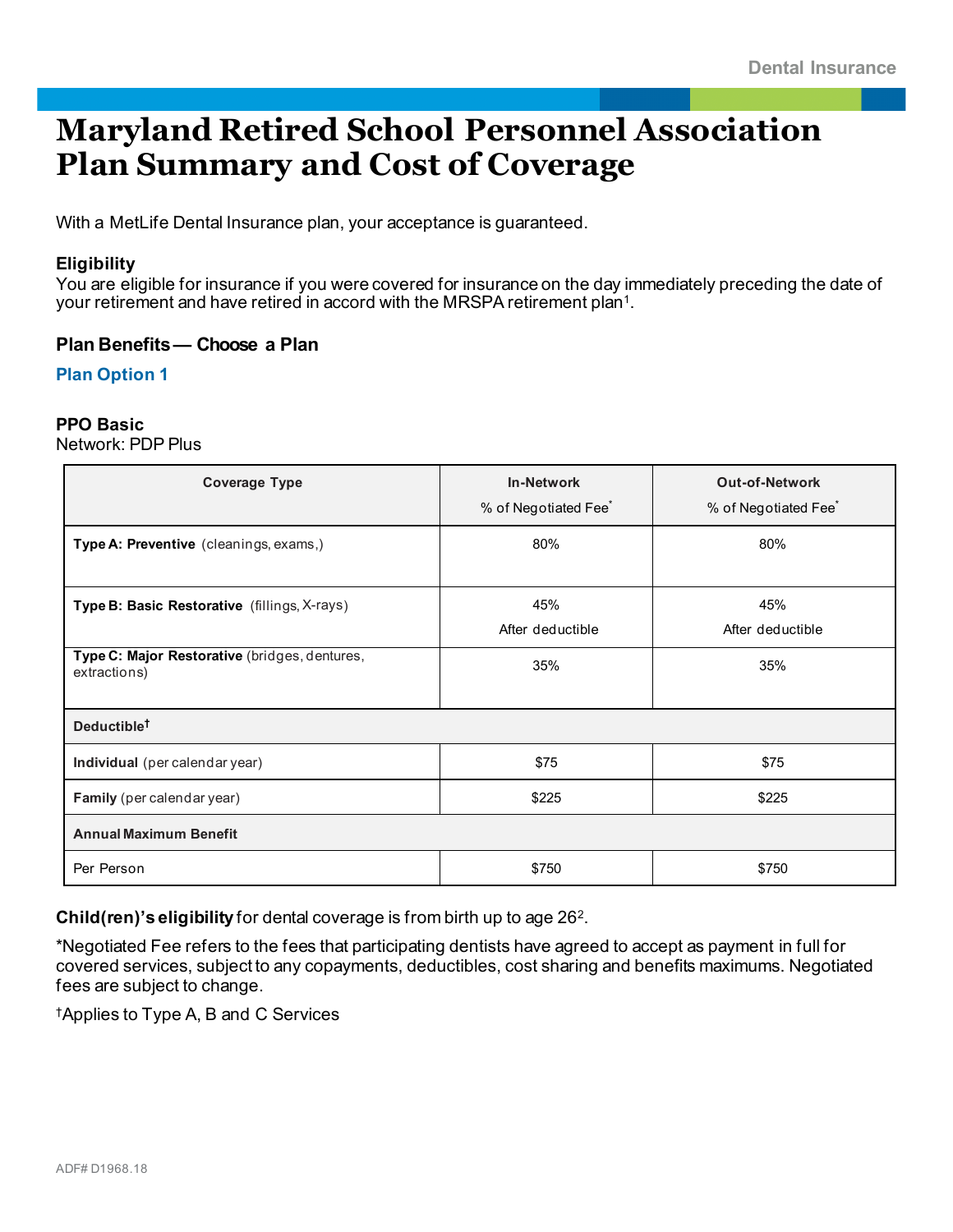# **Plan Option 2**

## **PPO Select**

Network: PDP Plus

| <b>Coverage Type</b>                                       | <b>In-Network</b><br>% of Negotiated Fee <sup>*</sup> | <b>Out-of-Network</b><br>% of Negotiated Fee* |  |
|------------------------------------------------------------|-------------------------------------------------------|-----------------------------------------------|--|
| Type A: Preventive (cleanings, exams)                      | 100%                                                  | 80%                                           |  |
| Type B: Basic Restorative (fillings, X-rays)               | 80%<br>After deductible                               | 60%<br>After deductible                       |  |
| Type C: Major Restorative (bridges, dentures, extractions) | 50%<br>After deductible                               | 35%<br>After deductible                       |  |
| Deductible <sup>t</sup>                                    |                                                       |                                               |  |
| Individual (per calendar year)                             | \$25                                                  | \$50                                          |  |
| Family (per calendar year)                                 | \$75                                                  | \$150                                         |  |
| <b>Annual Maximum Benefit</b>                              |                                                       |                                               |  |
| Per Person                                                 | \$1750                                                | \$1750                                        |  |

**Child(ren)'s eligibility** for dental coverage is from birth up to age 262.

\*Negotiated Fee refers to the fees that participating dentists have agreed to accept as payment in full for covered services, subject to any copayments, deductibles, cost sharing and benefits maximums. Negotiated fees are subject to change.

† Applies to Type B and C Services.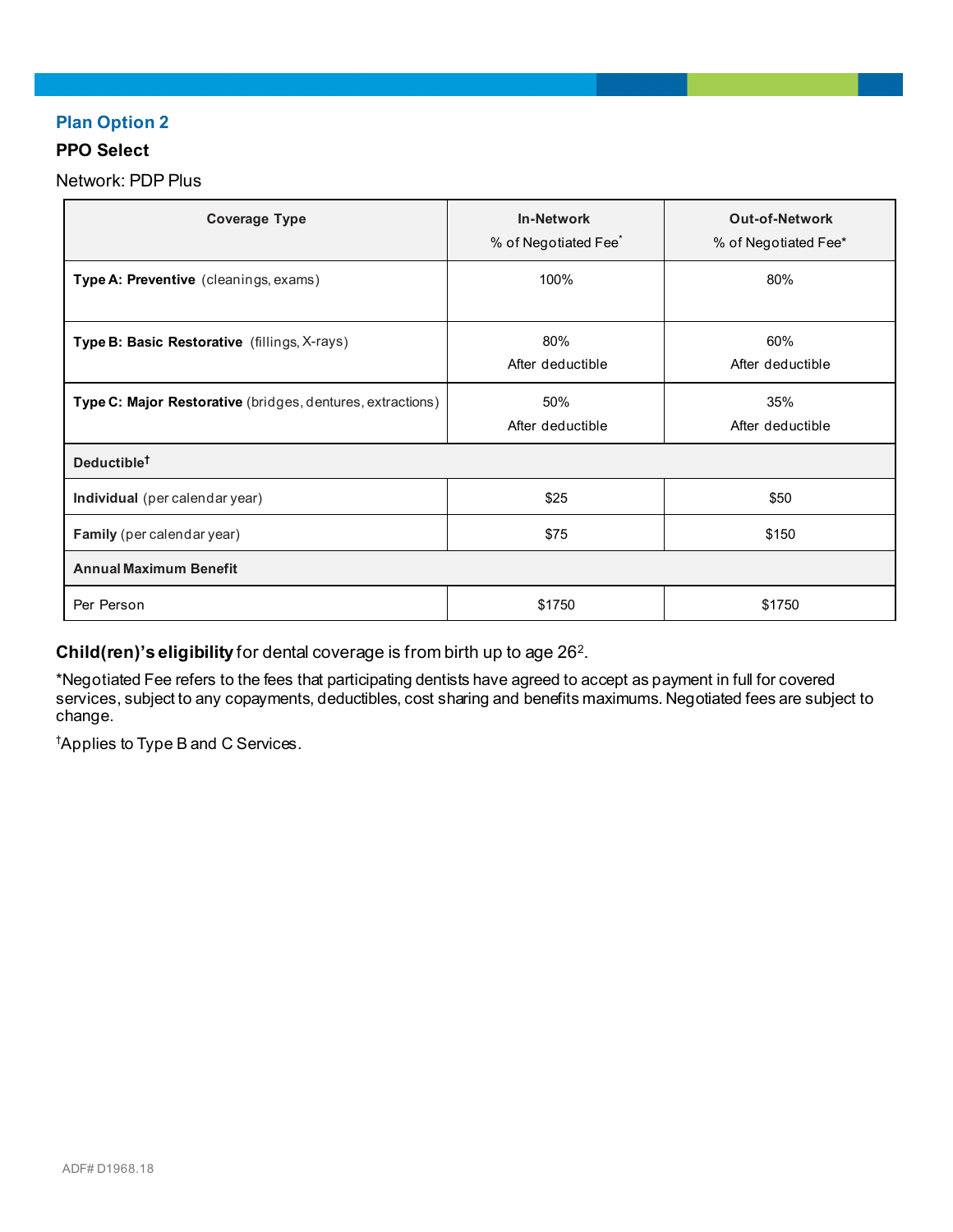## **Plan Option 3**

## **PPO Premier**

Network: PDP Plus

| <b>Coverage Type</b>                                       | <b>In-Network</b><br>% of Negotiated Fee <sup>*</sup> | <b>Out-of-Network</b><br>% of Negotiated Fee* |
|------------------------------------------------------------|-------------------------------------------------------|-----------------------------------------------|
| Type A: Preventive (cleanings, exams,)                     | 100%                                                  | 100%                                          |
| Type B: Basic Restorative (fillings, X-rays,)              | 80%<br>After deductible                               | 80%<br>After deductible                       |
| Type C: Major Restorative (bridges, dentures, extractions) | 50%<br>After deductible                               | 50%<br>After deductible                       |
| Deductible <sup>t</sup>                                    |                                                       |                                               |
| Individual (per calendar year)                             | \$50                                                  | \$50                                          |
| <b>Family</b> (per calendar year)                          | \$150                                                 | \$150                                         |
| <b>Annual Maximum Benefit</b>                              |                                                       |                                               |
| Per Person                                                 | \$1,750                                               | \$1,750                                       |

**Child(ren)'s eligibility** for dental coverage is from birth up to age 262.

\*Negotiated Fee refers to the fees that participating dentists have agreed to accept as payment in full for covered services, subject to any copayments, deductibles, cost sharing and benefits maximums. Negotiated fees are subject to change.

† Applies to Type B and C Services.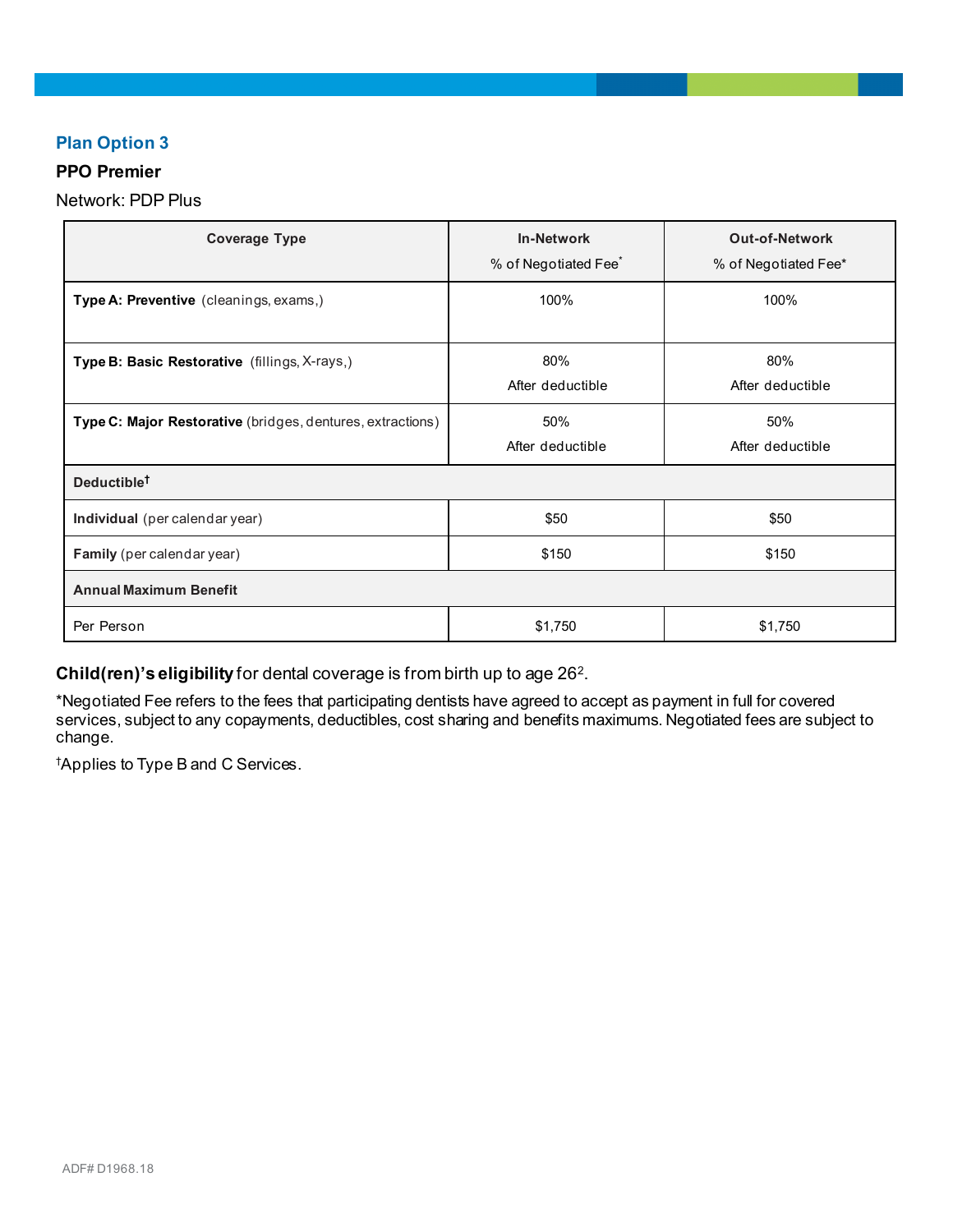# **Rates at a glance**

# Monthly Rates

The following monthly costs are effective through **October 31, 2021**

# **Plan Option 1**

# **PPO Basic**

| <b>Member Only</b> | \$17.67 | Member + One | \$33.41 |
|--------------------|---------|--------------|---------|
| Member + Family    | \$48.92 |              |         |

## **Plan Option 2**

## **PPO Select**

| <b>Member Only</b>  | \$47.86 | Member + Spouse | \$108.10 |
|---------------------|---------|-----------------|----------|
| Member + Child(ren) | \$75.69 | Member + Family | \$140.12 |

# **Plan Option 3**

#### **PPO Premier**

| <b>Member Only</b>  | \$52.93 | Member + Spouse | \$119.58 |
|---------------------|---------|-----------------|----------|
| Member + Child(ren) | \$83.74 | Member + Family | \$155.00 |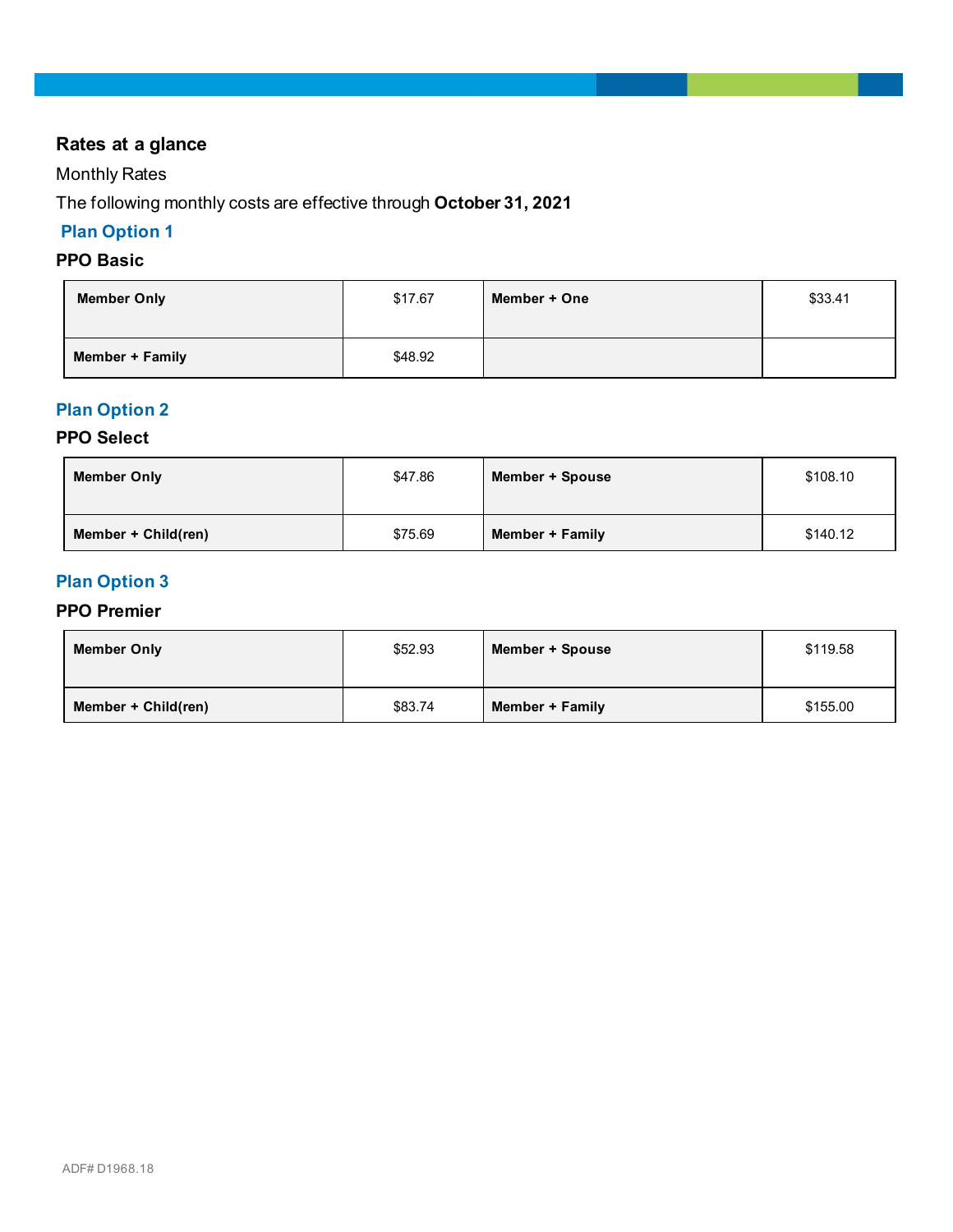# **List of Primary Covered Services & Limitations**

The services and plan limitations shown represent an overview of your Plan Benefits. This document presents the majority of services within each category, but is not a complete description of the Plan.

## **Type A: Preventive**

Covered Services for all plans

- Oral exams and problem-focused exams, but no more than two exams (whether these exams are oral exams or problem-focused exams) in a Year.
- Screenings, including state or federally mandated screenings, to determine an individual's need to be seen by a dentist for diagnosis, but no more than twice in a Year.
- Patient assessments (limited clinical inspection that is performed to identify possible signs of oral or systemic disease, malformation, or injury, and the potential need for referral for diagnosis and treatment), but no more than twice in a Year.
- Diagnostic casts.
- Cleaning of teeth (oral prophylaxis) twice in a Year.

## **Type B: Basic Restorative**

- Full mouth or panoramic x-rays once every 60 months.
- Bitewing x-rays 1 set every 12 months.
- Intraoral-periapical x-rays.
- X-rays, except as mentioned elsewhere.
- Pulp vitality tests and bacteriological studies for determination of bacteriologic agents.
- Collection and preparation of genetic sample material for laboratory analysis and report, but no more than once per lifetime.
- Emergency palliative treatment to relieve tooth pain.
- Topical fluoride treatment for a Child under age 14 twice in a Year.
- Initial placement of amalgam fillings.
- Replacement of an existing amalgam filling, but only if:
	- at least 24 months have passed since the existing filling was placed; or
	- a new surface of decay is identified on that tooth.
- Initial placement of resin-based composite fillings.
- Replacement of an existing resin-based composite filling, but only if:
	- at least 24 months have passed since the existing filling was placed; or
	- a new surface of decay is identified on that tooth.
- Space maintainers for a Child under age 14 once per lifetime per tooth area.
- Sealants or sealant repairs for a Child under age 14, which are applied to non-restored, non-decayed first and second permanent molars, once per tooth every 60 months.
- Preventive resin restorations, which are applied to non-restored first and second permanent molars, once per tooth every 60 months.
- Interim caries arresting medicament application applied to permanent bicuspids and 1st and 2nd molar teeth, once per tooth every 60 months.

## **Type C: Major Restorative**

• Pulp capping (excluding final restoration).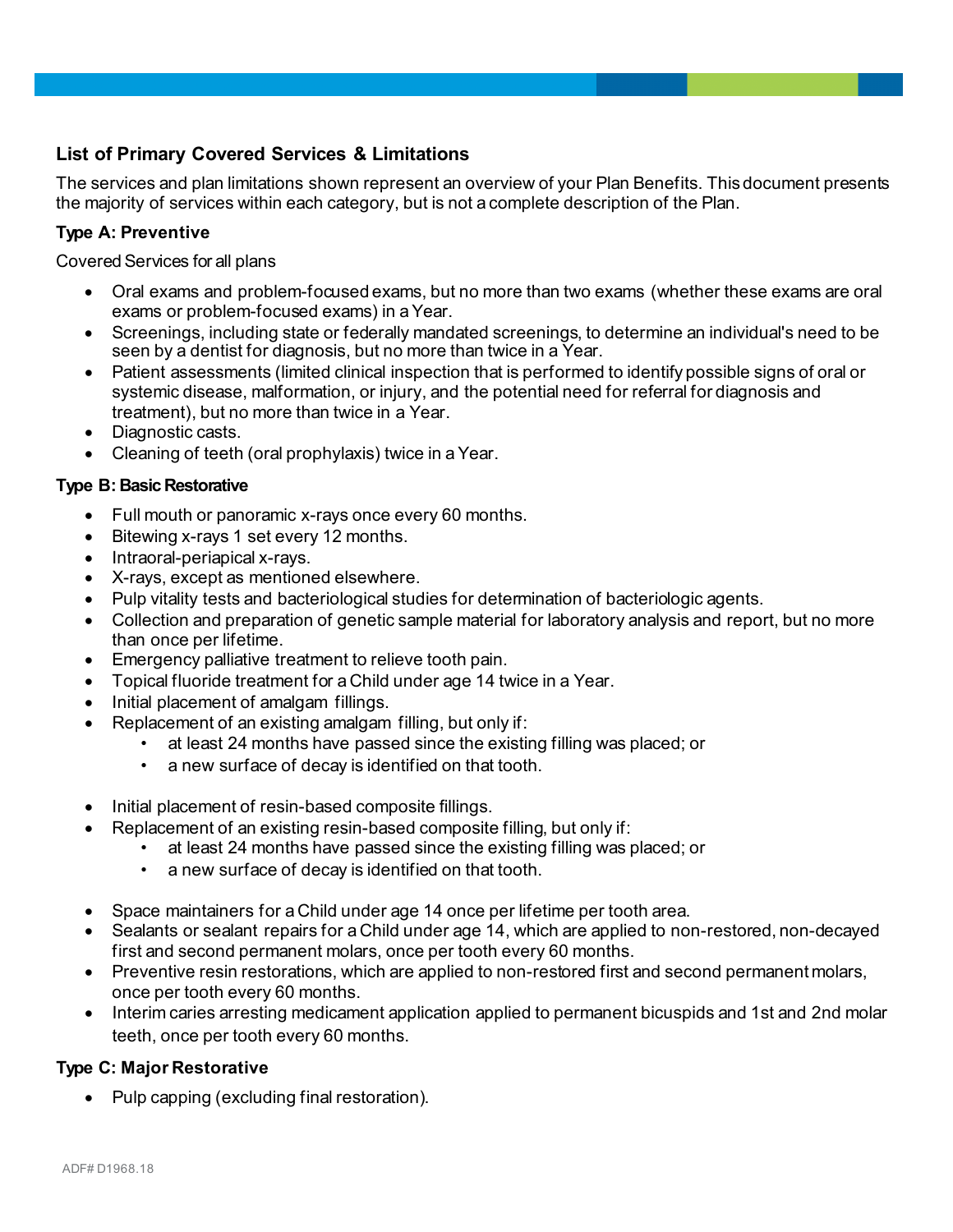- Therapeutic pulpotomy (excluding final restoration).
- Pulp therapy.
- Apexification/recalcification.
- Pulpal regeneration, but not more than once per lifetime.
- General anesthesia or intravenous sedation in connection with oral surgery, extractions or other Covered Services, when We determine such anesthesia is necessary in accordance with generally accepted dental standards.
- Local chemotherapeutic agents.
	- Initial installation of full or partial Dentures (other than implant supported prosthetics):
		- when needed to replace congenitally missing teeth; or
		- when needed to replace teeth that are lost while the person receiving such benefits was insured for Dental Insurance.
- Addition of teeth to a partial removable Denture to replace teeth removed while this Dental Insurance was in effect for the person receiving such services.
- Replacement of a non-serviceable fixed Denture if such Denture was installed more than 10 Years prior to replacement.
- Replacement of a non-serviceable removable Denture if such Denture was installed more than 10 Years prior to replacement.
- Replacement of an immediate, temporary, full Denture with a permanent, full Denture, if the immediate, temporary, full Denture cannot be made permanent and such replacement is done within 12 months of the installation of the immediate, temporary, full Denture.
- Relinings and rebasings of existing removable Dentures:
	- if at least 6 months have passed since the installation of the existing removable Denture; and
	- not more than once in any 36 month period.
- Re-cementing of Cast Restorations or Dentures, but not more than once in a 12 month period.
- Adjustments of Dentures, if at least 6 months have passed since the installation of the Denture and not more than once in any 12 month period.
- Initial installation of Cast Restorations (except implant supported Cast Restorations).
- Replacement of Cast Restorations (except an implant supported Cast Restoration) but only if at least 10 Years have passed since the most recent time that:
	- a Cast Restoration was installed for the same tooth; or
	- a Cast Restoration for the same tooth was replaced.
- Prefabricated crown, but no more than one replacement for the same tooth within 10 Years.
- Core buildup, but no more than once per tooth in a period of 10 Years.
- Posts and cores, but no more than once per tooth in a period of 10 Years.
- Oral surgery, except as mentioned elsewhere in this certificate.
- Consultations for interpretation of diagnostic image by a Dentist not associated with the capture of the image, but not more than once in a 12 month period.
- Other consultations, but not more than once in a 12 month period.
- Root canal treatment, including bone grafts and tissue regeneration procedures in conjunction with periradicular surgery, but not more than once for the same tooth.
- Other endodontic procedures, such as apicoectomy, retrograde fillings, root amputation, and hemisection.
- Periodontal scaling and root planing, but no more than once per quadrant in any 24 month period.
- Full mouth debridements, but not more than once in any 36 month period.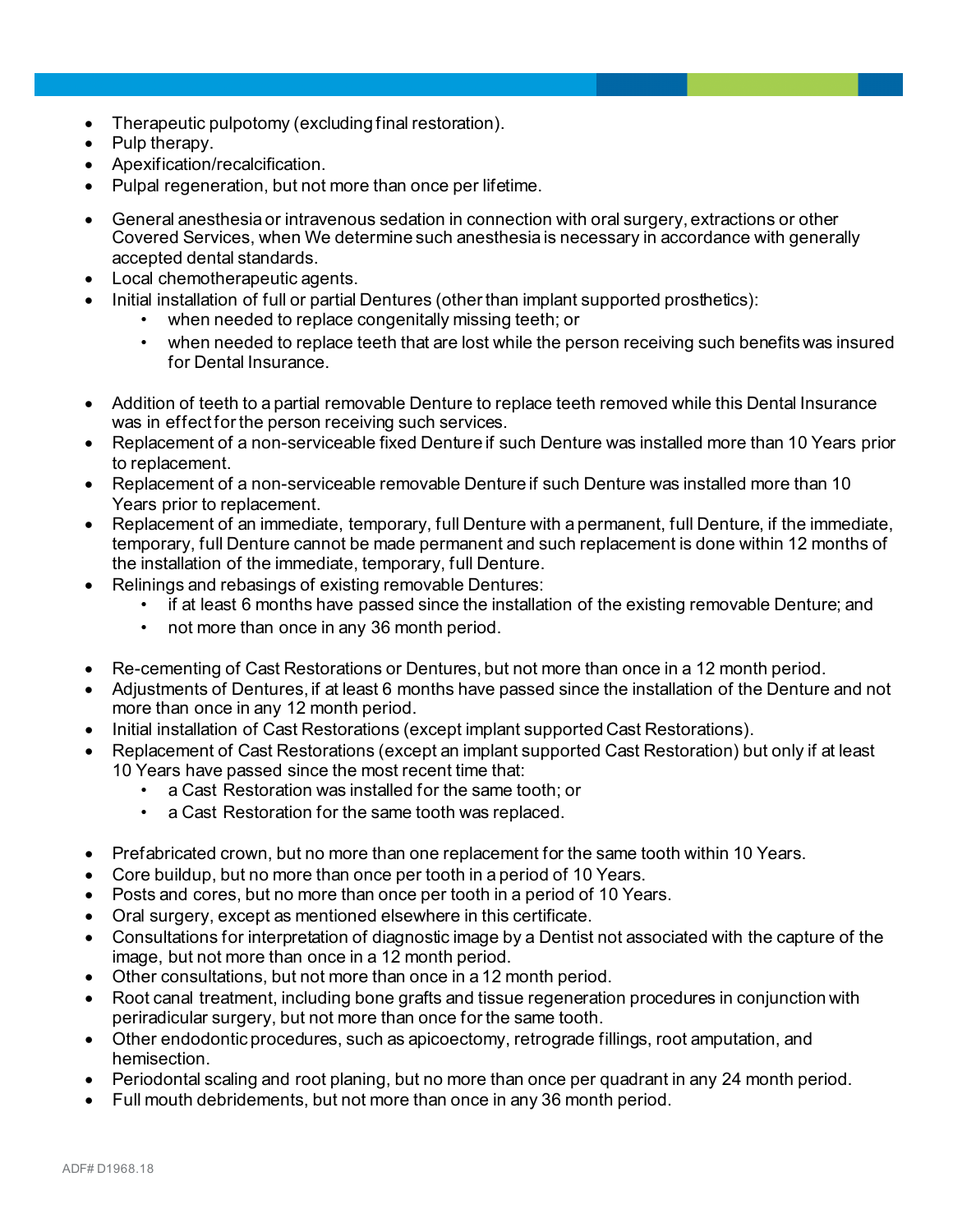- Periodontal surgery, including gingivectomy, gingivoplasty and osseous surgery, but no more than one surgical procedure per quadrant in any 60 month period.
- Periodontal maintenance, where periodontal treatment (including scaling, root planing, and periodontal surgery, such as gingivectomy, gingivoplasty and osseous surgery) has been performed. Periodontal maintenance is limited to two times in any Year less the number of teeth cleanings received during such 1 Year period.

## **Exclusions**

This plan does not cover the following services, treatments and supplies:

- services which are not Dentally Necessary, or those which do not meet generally accepted standards of care for treating the particular dental condition;
- services for which You would not be required to pay in the absence of Dental Insurance;
- services or supplies received by You or Your Dependent before the Dental Insurance starts for that person;
- services which are neither performed nor prescribed by a Dentist, except for those services of a licensed Dental Hygienist which are supervised and billed by a Dentist, and which are for:
	- scaling and polishing of teeth; or
	- fluoride treatments;
- services which are primarily cosmetic unless such service is:
	- required for reconstructive surgery which is incidental to or follows surgery which results from trauma, an infection or other disease of the involved part; or
	- required for reconstructive surgery because of a congenital disease or anomaly of a Child which has resulted in a functional defect;
- For residents of Texas see notice page section.
- services or appliances which restore or alter occlusion or vertical dimension;
- restoration of tooth structure damaged by attrition, abrasion or erosion, unless caused by disease;
- restorations or appliances used for the purpose of periodontal splinting;
- counseling or instruction about oral hygiene, plaque control, nutrition and tobacco;
- personal supplies or devices including, but not limited to: water piks, toothbrushes, or dental floss;
- decoration or inscription of any tooth, device, appliance, crown or other dental work;
- missed appointments;
- services:
	- covered under any workers' compensation or occupational disease law;
	- covered under any employer liability law;
	- for which the Policyholder of the person receiving such services is required to pay; or
	- received at a facility maintained by the Policyholder, labor union, mutual benefit association, or VA hospital;
- services covered under other coverage provided by the Policyholder;
- biopsies of hard or soft oral tissue;
- temporary or provisional restorations;
- temporary or provisional appliances;
- prescription drugs;
- services for which the submitted documentation indicates a poor prognosis;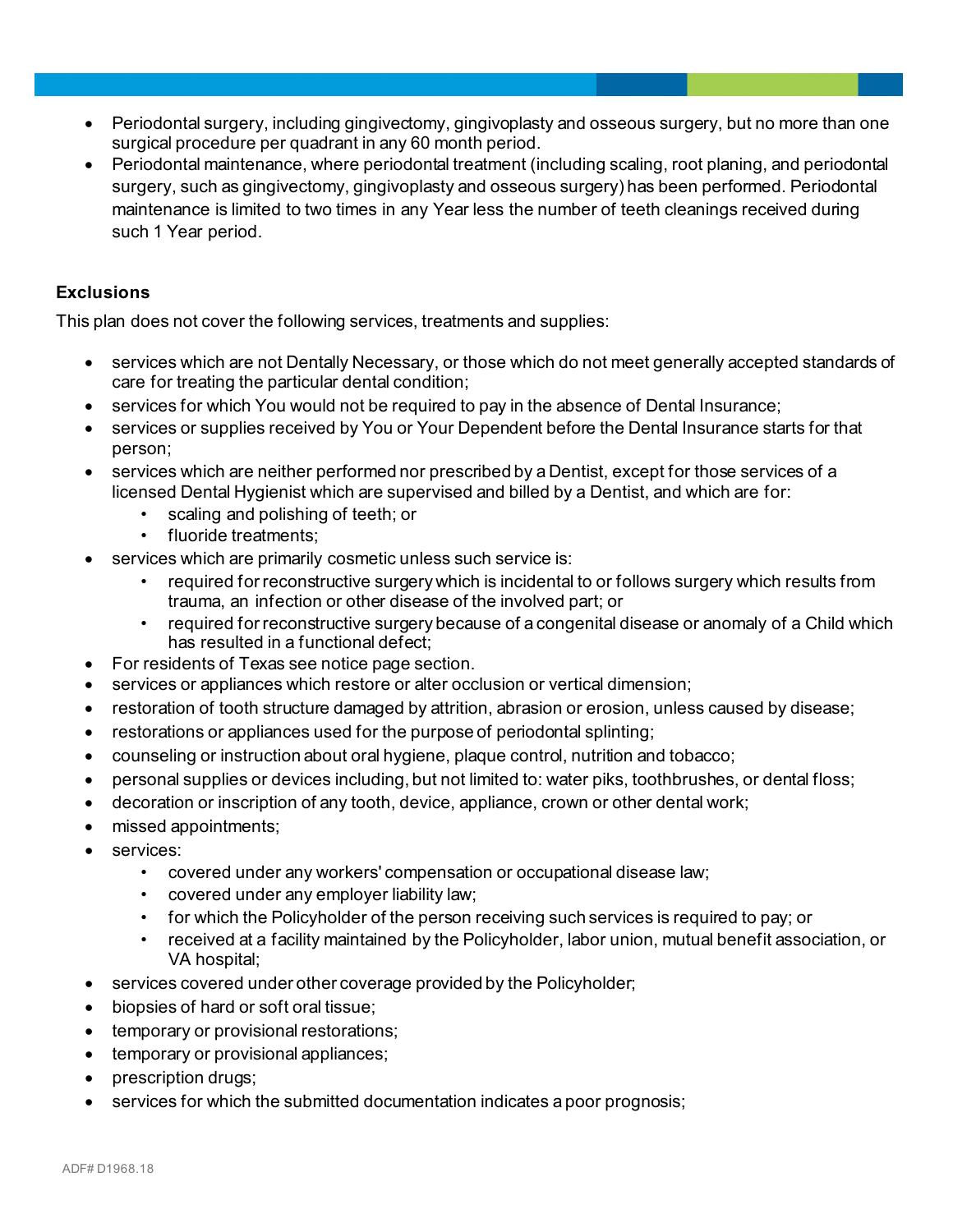- the following, when charged by the Dentist on a separate basis:
	- claim form completion;
	- infection control, such as gloves, masks, and sterilization of supplies; or
	- local anesthesia, non-intravenous conscious sedation or analgesia, such as nitrous oxide;
- dental services arising out of accidental injury to the teeth and supporting structures, except for injuries to the teeth due to chewing or biting of food;
- caries susceptibility tests;
- protective (sedative) fillings;
- labial veneers;
- modification of removable prosthodontic and other removable prosthetic services;
- injections of therapeutic drugs;
- application of desensitizing agents;
- fixed and removable appliances for correction of harmful habits;
- appliances or treatment for bruxism (grinding teeth);
- initial installation of a Denture or implant or implant supported prosthetic to replace one or more teeth which were missing before such person was insured for Dental Insurance, except for congenitally missing teeth;
- precision attachments associated with fixed and removable prostheses, except when the precision attachment is related to implant prosthetics;
- adjustment of a Denture made within 6 months after installation by the same Dentist who installed it;
- duplicate prosthetic devices or appliances;
- replacement of a lost or stolen appliance, Cast Restoration or Denture;
- orthodontic services or appliances;
- repair or replacement of an orthodontic device;
- diagnosis and treatment of temporomandibular joint disorders and cone beam imaging associated with the treatment of temporomandibular joint disorders;
- intra and extraoral photographic images.

## **Limitations**

**Alternate Benefits:** Where two or more professionally acceptable dental treatments for a dental condition exist, reimbursement is based on the least costly treatment alternative. If you and your dentist have agreed on a treatment that is more costly than the treatment upon which the plan benefit is based, you will be responsible for any additional payment responsibility. We suggest you discuss treatment options with your dentist before services are rendered, and obtain a pre-treatment estimate of benefits prior to receiving certain high cost services such as crowns, bridges or dentures. You and your dentist will each receive an Explanation of Benefits (EOB) outlining the services provided, your plan's reimbursement for those services, and your out-ofpocket expense. Procedure charge schedules are subject to change each plan year. You can obtain an updated procedure charge schedule for your area via fax by dialing 1-800-942-0854 and using the MetLife Dental Automated Information Service. Actual payments may vary from the pretreatment estimate depending upon annual maximums, plan frequency limits, deductibles and other limits applicable at time of payment.

**Cancellation/Termination of Benefits:** Coverage is provided under a group insurance policy (Policy form GPNP99 / G.2130-S) issued by MetLife. Coverage terminates when your membership ceases, the participating association ceases to participate in the trust, insurance ceases for your class, when your dental contributions cease or upon termination of the group policy by the Policyholder or MetLife. The group policy terminates for non-payment of premium and may terminate if participation requirements are not met or if the Policyholder fails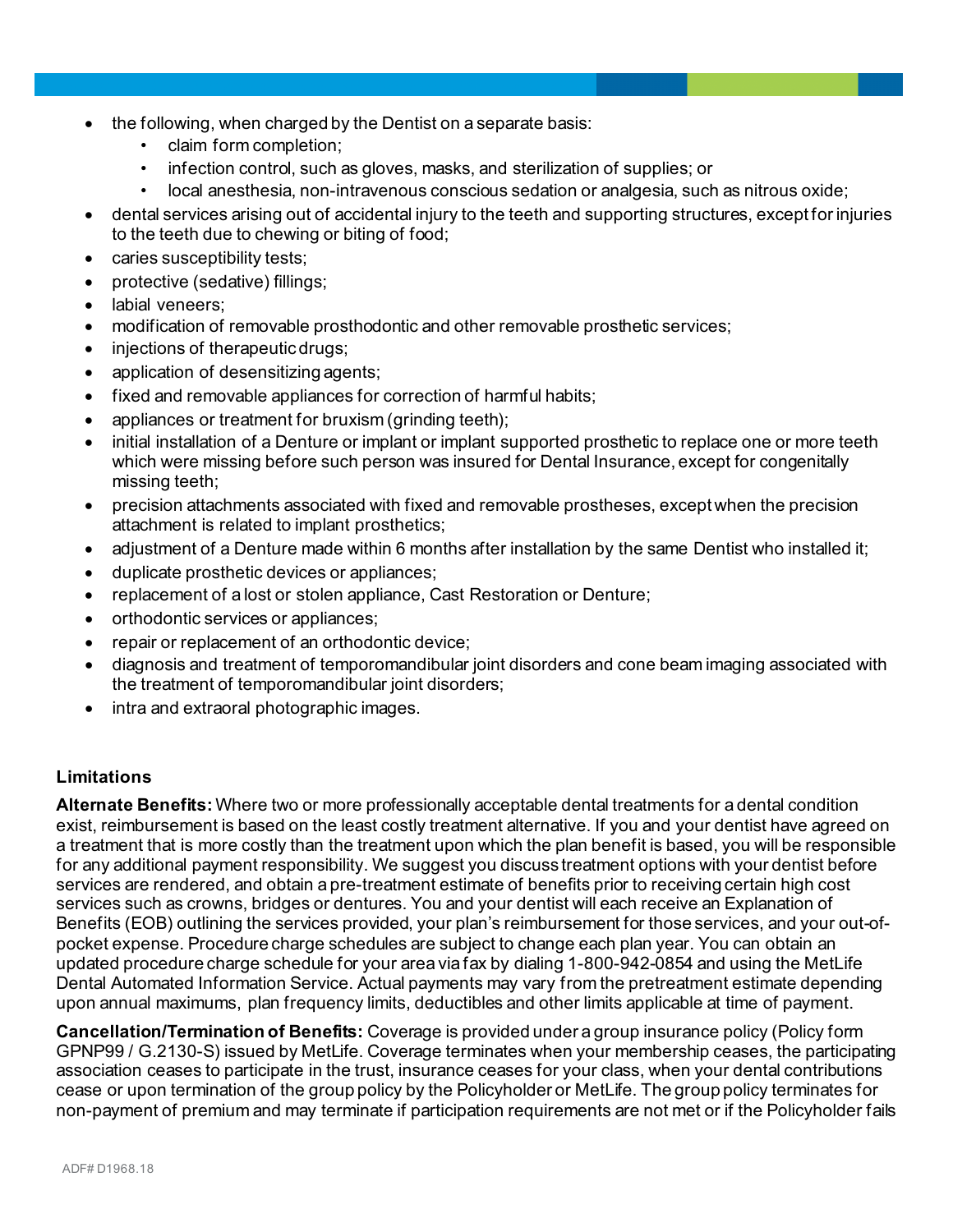to perform any obligations under the policy. The following services that are in progress while coverage is in effect will be paid after the coverage ends, if the applicable installment or the treatment is finished within 31 days after individual termination of coverage: Completion of a prosthetic device, crown or root canal therapy.

1. You must be a member of the Maryland Retired School Personnel Association to qualify for this insurance plan.

2. Refers to your unmarried dependent children through age 26.

Coverage may not be available in all states. Please contact Blue Harbor Benefits, your plan administrator at 410-878-2023 for more information.

Rates may be changed on the entire group plan or on a class basis and on any premium due date on which benefits are changed. A class is a group of people defined in the group policy. Benefits are subject to change upon agreement between Metropolitan Life Insurance Company and the participating organization. The association and/or the plan administrator incurs costs in connection with providing oversight and administrative support for this sponsored plan. To provide and maintain this valuable membership benefit, MetLife may compensate the association and/or the plan administrator for these and/or other costs. Like most group benefit programs, benefit programs offered by MetLife and its affiliates contain certain exclusions, exceptions, reductions, limitations, waiting periods and terms for keeping them in force. Please contact Blue Harbor Benefits, your plan administrator at 410-878-2023 for costs and complete details. Policy form GPNP99

Policy number 165216-1-G

**Metropolitan Life Insurance Company** | 200 Park Avenue | New York, NY 10166 L0920007743[exp0922][All States][DC,GU,MP,PR,VI] © 2020 MSS



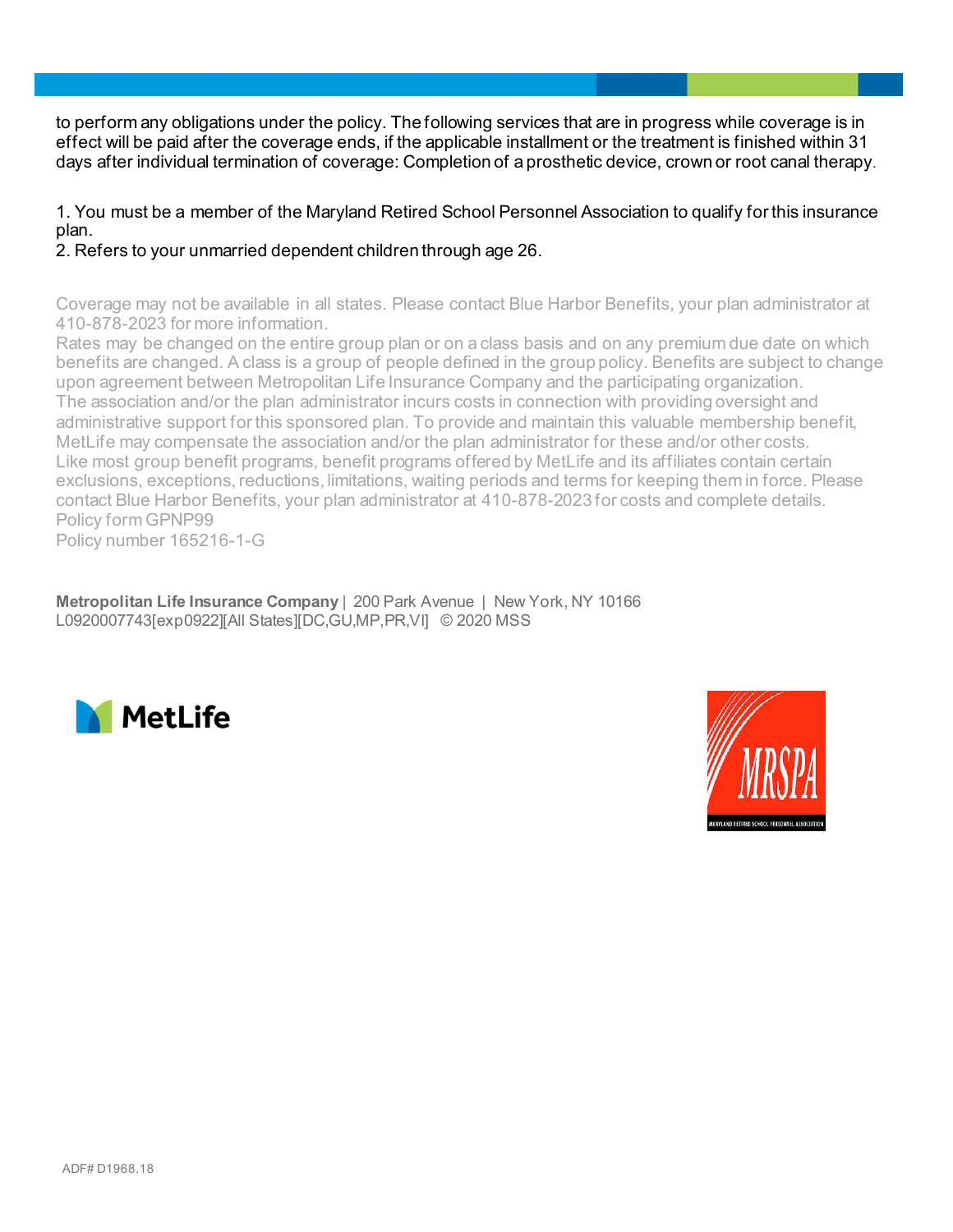

**Get protection against costly emergency dental treatments.**

# **Why is dental insurance important?**

**A good dental plan makes it easier for you to help protect your smile and save.**<sup>1</sup> With MetLife MRSPA Dental PPO (Basic, Select, Premier) Insurance plan the Preferred Dentist Program, you get coverage for cleanings, exams, X-rays and more. Keeping up with your dental cleanings and other preventive care now can help you avoid costly dental problems and treatments in the future.

# Q. How do I find a participating dentist?

**A.** There are thousands of general dentists and specialists to choose from nationwide, so you are sure to find one who meets your needs. Look for a list of participating dentists online at **www.metlife.com**. Enter your ZIP code and select the PDP Plus network.

# Q. May I choose a non-participating dentist?

**A. You are always free to select any general dentist or specialist.** However, you usually save more when you visit a participating dentist. He/she has agreed to accept negotiated fees as payment in full for covered services. Negotiated fees typically range from 30–45% below the average fees charged in a dentist's community for similar services.<sup>2</sup> Non-participating dentists have not agreed to accept negotiated fees. So you may be responsible for any difference in cost between the dentist's fee and your plan's benefit payment.

# Q. Can I get an estimate of my out-of-pocket expenses?

**A.** Yes. We recommend that you request a pre-treatment estimate for services totaling more than \$300. Simply have your dentist submit a request online at **www.metdental.com** or call **1-877-MET-DDS9**. You and your dentist will receive an estimate for most procedures while you are still in the office. Actual payments may vary depending upon plan maximums, deductibles, frequency limits and other conditions at time of payment.

# Q. What types of services does the plan cover?

**A.** A number of dental procedures, including:<sup>3</sup>

- Exams and cleanings Root canals
- 
- X-rays **•** And much more
- 
- Fillings